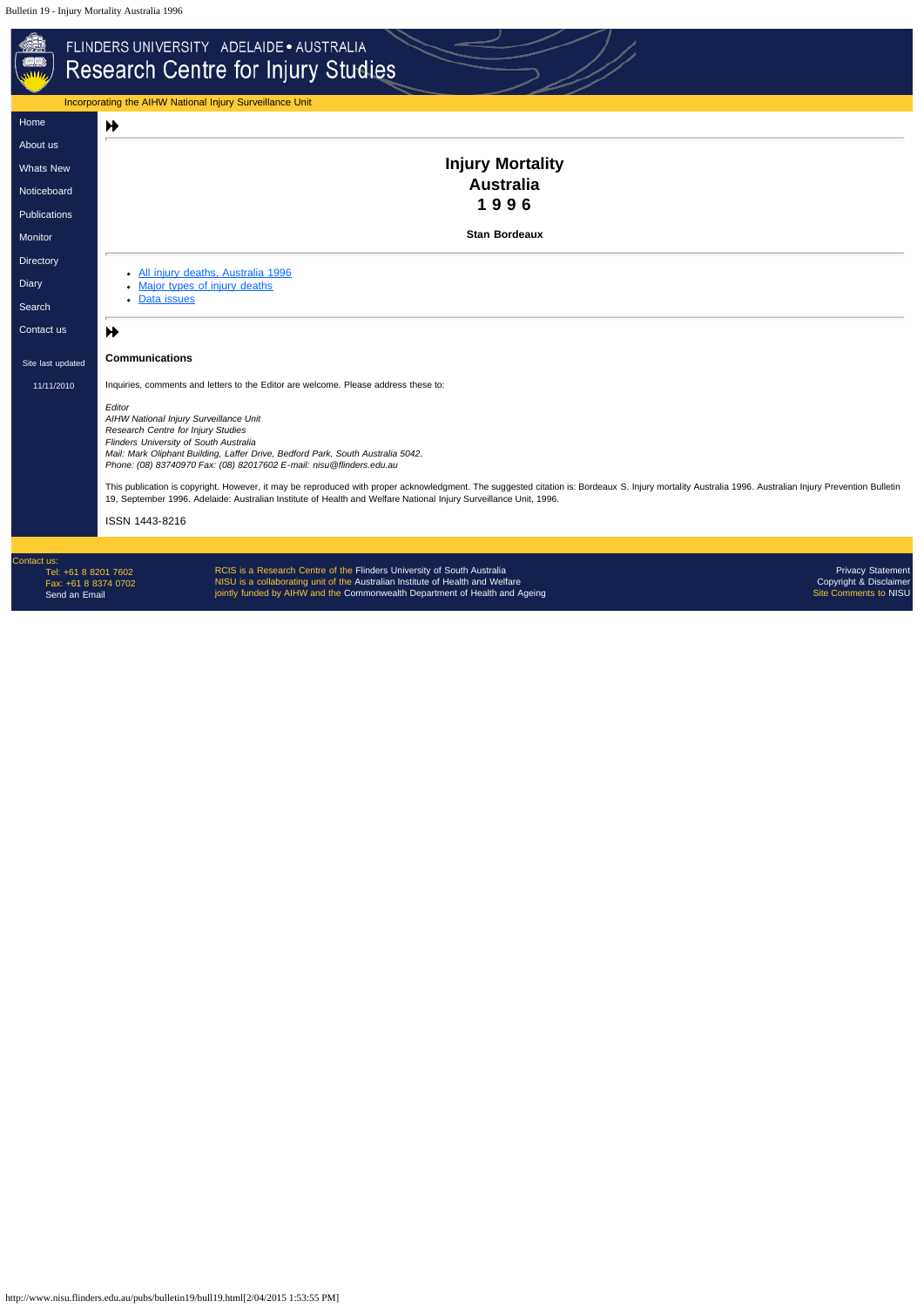# <span id="page-1-0"></span>FLINDERS UNIVERSITY ADELAIDE . AUSTRALIA Research Centre for Injury Studies

http://www.nisu.flinders.edu.au/pubs/bulletin19/bull1901.html[2/04/2015 1:54:12 PM]

Incorporating the AIHW National Injury Surveillance Unit

化比尔工

[Home](http://www.nisu.flinders.edu.au/index.php)

[About](http://www.nisu.flinders.edu.au/about.php) us

[Whats](http://www.nisu.flinders.edu.au/wotsnew.php) New

[Noticeboard](http://www.nisu.flinders.edu.au/nb.php)

**[Publications](http://www.nisu.flinders.edu.au/publications.php)** 

**[Monitor](http://www.nisu.flinders.edu.au/monitor/index.php)** 

**[Directory](http://www.nisu.flinders.edu.au/injdirect/index.php)** 

**[Diary](http://www.nisu.flinders.edu.au/diary.php)** 

[Search](http://www.nisu.flinders.edu.au/search.php)

[Contact](http://www.nisu.flinders.edu.au/contact.php) us

[11/11/2010](http://www.nisu.flinders.edu.au/pubs/reports/2010/injcat134.php)

# **All injury deaths, Australia 1996**

**Key indicators of all injury related deaths, Australia 1996**

Site last updated **Overview**

| <b>Indicator</b>                     |       | <b>Males Females Persons</b> |       |
|--------------------------------------|-------|------------------------------|-------|
| Cases                                | 5434  | 2123                         | 7557  |
| Percent of all injury deaths         | 8.2%  | 3.9%                         | 5.9%  |
| Crude rate/100,000 pop               | 59.66 | 23.07                        | 41.27 |
| Age adjusted rate/100,000 pop        | 61.17 | 20.55                        | 40.52 |
| Change in age adj. rate since 1995   | 4.1%  | $-9.1%$                      | 0.4%  |
| Average years lost before age 75 yrs | 33    | 39                           | 34    |

RCIS is a Research Centre of the [Flinders University of South Australia](http://www.flinders.edu.au/) NISU is a collaborating unit of the [Australian Institute of Health and Welfare](http://www.aihw.gov.au/) jointly funded by AIHW and the [Commonwealth Department of Health and Ageing](http://www.health.gov.au/)

Of the 128,711 deaths from all causes registered in 1996, 7,557 (6%) were the result of an external cause or poisoning, comprising 5,434 males and 2,123 females. There was an increase of less than 1% in the age-adjusted death rate from all external causes from 40.3 deaths per 100,000 in 1995 to 40.5 in 1996. The agestandardised rate fell for females by 9% while the rate for males rose by 4% over 1995.

Injury and poisoning was the fifth leading cause of death in 1996 behind malignant neoplasms, ischaemic heart disease, cerebrovascular disease and chronic obstructive pulmonary diseases. Injury is the leading cause of death for persons aged 1-44 years. It accounted for 47% of all deaths in this age group in 1996. The impact of injury at young ages is reflected in the average of 32 years of potential life lost (YPLL) before age 75 years due to each injury or poisoning death compared with 9 YPLL for cancer and 5 YPLL for ischaemic heart disease.

## 化比尔工

Contact us: Tel: +61 8 8201 7602 Fax: +61 8 8374 0702 [Send an Email](mailto:nisu@flinders.edu.au)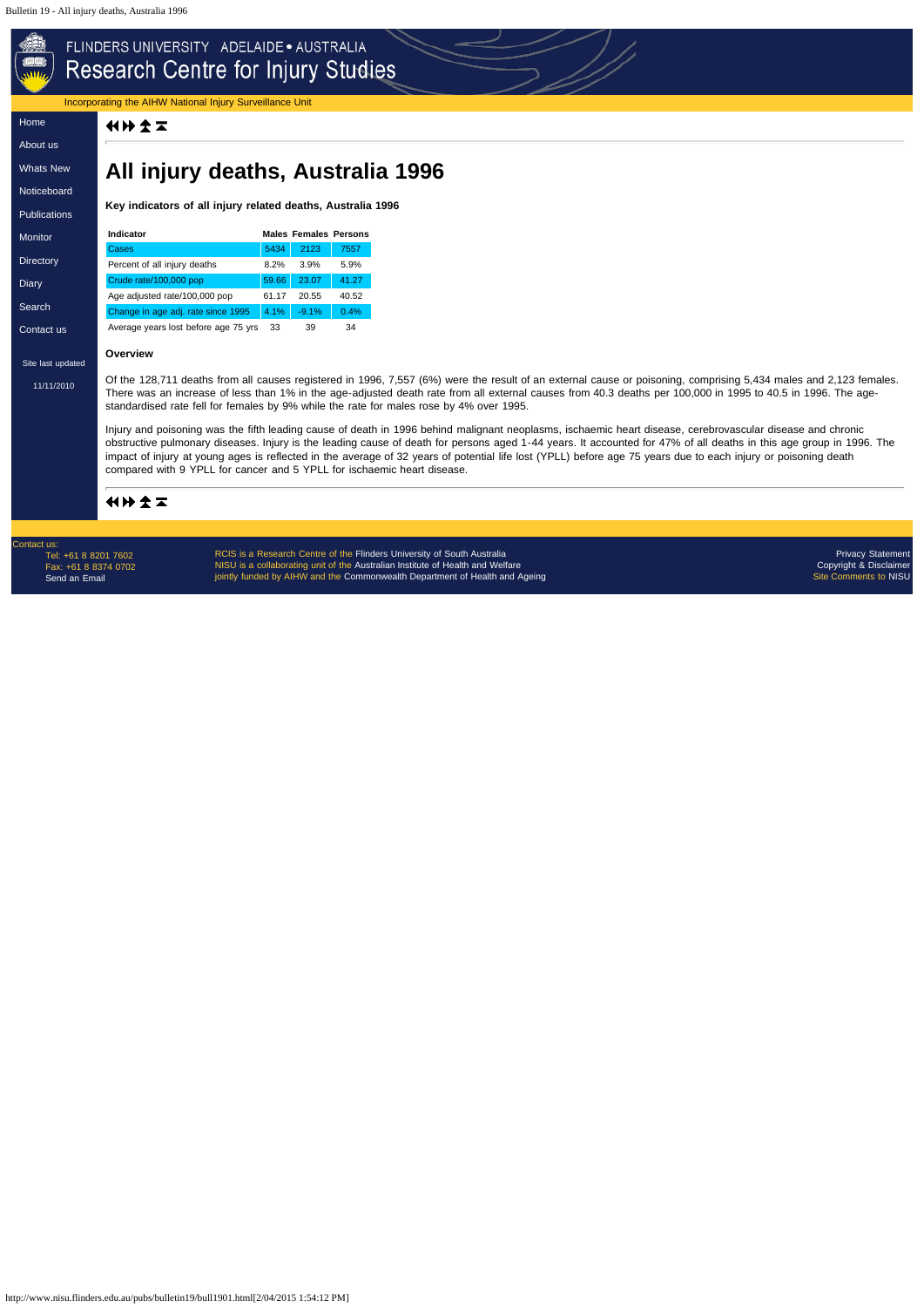http://www.nisu.flinders.edu.au/pubs/bulletin19/bull1902.html[2/04/2015 1:54:33 PM]

<span id="page-2-0"></span>

| - 40<br>FLINDERS UNIVERSITY ADELAIDE · AUSTRALIA<br>Research Centre for Injury Studies<br>Incorporating the AIHW National Injury Surveillance Unit |                                                                                                                                                                                                                                                                                                                                |  |  |  |  |  |  |  |  |  |
|----------------------------------------------------------------------------------------------------------------------------------------------------|--------------------------------------------------------------------------------------------------------------------------------------------------------------------------------------------------------------------------------------------------------------------------------------------------------------------------------|--|--|--|--|--|--|--|--|--|
| Home                                                                                                                                               | 化分子工                                                                                                                                                                                                                                                                                                                           |  |  |  |  |  |  |  |  |  |
| About us                                                                                                                                           |                                                                                                                                                                                                                                                                                                                                |  |  |  |  |  |  |  |  |  |
| <b>Whats New</b>                                                                                                                                   | <b>Major types of injury deaths</b>                                                                                                                                                                                                                                                                                            |  |  |  |  |  |  |  |  |  |
| Noticeboard                                                                                                                                        |                                                                                                                                                                                                                                                                                                                                |  |  |  |  |  |  |  |  |  |
| Publications                                                                                                                                       | • Age and sex distribution                                                                                                                                                                                                                                                                                                     |  |  |  |  |  |  |  |  |  |
| Monitor                                                                                                                                            | • Causes and intent<br><b>Trends in death rates</b>                                                                                                                                                                                                                                                                            |  |  |  |  |  |  |  |  |  |
| Directory                                                                                                                                          | <b>State and territory differences</b>                                                                                                                                                                                                                                                                                         |  |  |  |  |  |  |  |  |  |
| <b>Diary</b>                                                                                                                                       | 化分类工                                                                                                                                                                                                                                                                                                                           |  |  |  |  |  |  |  |  |  |
| Search                                                                                                                                             |                                                                                                                                                                                                                                                                                                                                |  |  |  |  |  |  |  |  |  |
| Contact us                                                                                                                                         |                                                                                                                                                                                                                                                                                                                                |  |  |  |  |  |  |  |  |  |
| Site last updated                                                                                                                                  |                                                                                                                                                                                                                                                                                                                                |  |  |  |  |  |  |  |  |  |
| 11/11/2010                                                                                                                                         |                                                                                                                                                                                                                                                                                                                                |  |  |  |  |  |  |  |  |  |
|                                                                                                                                                    |                                                                                                                                                                                                                                                                                                                                |  |  |  |  |  |  |  |  |  |
| Contact us:<br>Tel: +61 8 8201 7602<br>Fax: +61 8 8374 0702<br>Send an Email                                                                       | RCIS is a Research Centre of the Flinders University of South Australia<br><b>Privacy Statement</b><br>NISU is a collaborating unit of the Australian Institute of Health and Welfare<br>Copyright & Disclaimer<br>jointly funded by AIHW and the Commonwealth Department of Health and Ageing<br><b>Site Comments to NISU</b> |  |  |  |  |  |  |  |  |  |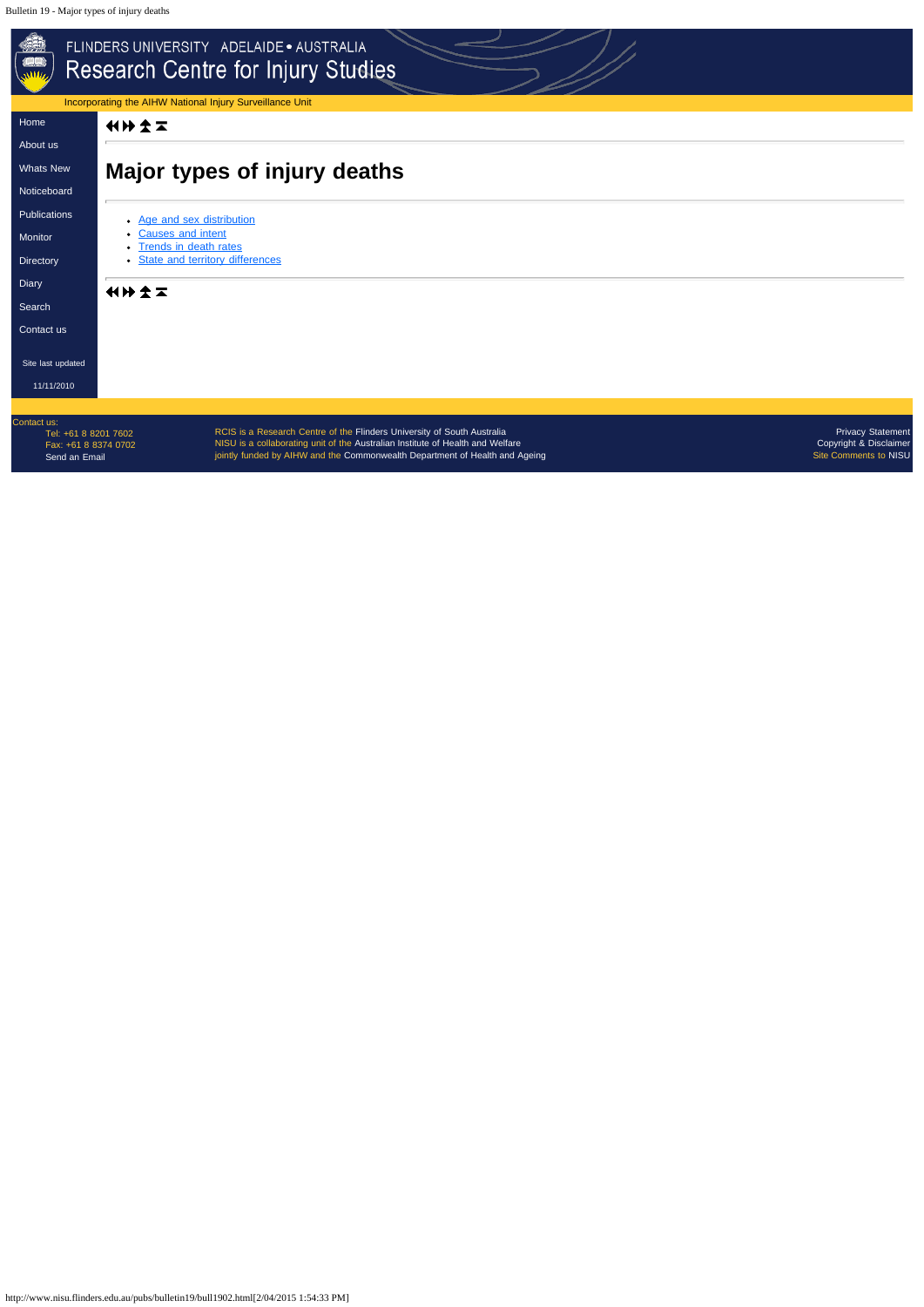http://www.nisu.flinders.edu.au/pubs/bulletin19/bull1903.html[2/04/2015 1:55:54 PM]



RCIS is a Research Centre of the [Flinders University of South Australia](http://www.flinders.edu.au/) NISU is a collaborating unit of the [Australian Institute of Health and Welfare](http://www.aihw.gov.au/) jointly funded by AIHW and the [Commonwealth Department of Health and Ageing](http://www.health.gov.au/)

Contact us: Tel: +61 8 8201 7602 Fax: +61 8 8374 0702 [Send an Email](mailto:nisu@flinders.edu.au)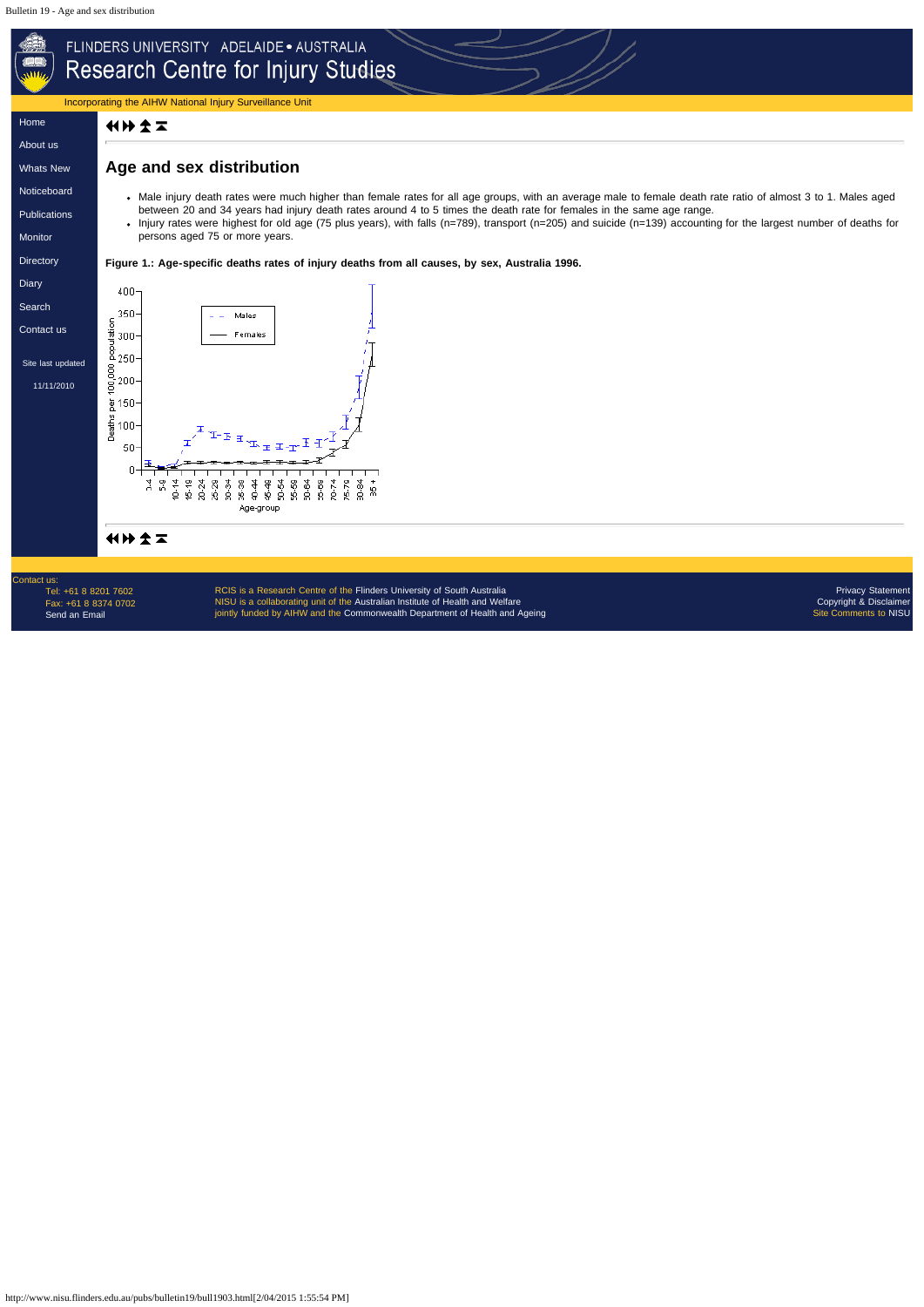**[Publications](http://www.nisu.flinders.edu.au/publications.php)** 

http://www.nisu.flinders.edu.au/pubs/bulletin19/bull1904.html[2/04/2015 1:56:18 PM]

# FLINDERS UNIVERSITY ADELAIDE . AUSTRALIA Research Centre for Injury Studies Incorporating the AIHW National Injury Surveillance Unit [Home](http://www.nisu.flinders.edu.au/index.php) 化比文工 [About](http://www.nisu.flinders.edu.au/about.php) us **Causes and intent** [Whats](http://www.nisu.flinders.edu.au/wotsnew.php) New [Noticeboard](http://www.nisu.flinders.edu.au/nb.php)

[Monitor](http://www.nisu.flinders.edu.au/monitor/index.php)

**[Directory](http://www.nisu.flinders.edu.au/injdirect/index.php)** 

**[Diary](http://www.nisu.flinders.edu.au/diary.php)** 

[Search](http://www.nisu.flinders.edu.au/search.php)

[Contact](http://www.nisu.flinders.edu.au/contact.php) us

Site last updated

[11/11/2010](http://www.nisu.flinders.edu.au/pubs/reports/2010/injcat134.php)

- Transport related injuries (30%), poisoning (18%) and falls (16%) were the three leading causes of injury deaths in Australia in 1996, accounting for 64% of all injury deaths.
- Transport related deaths were almost all unintentional (n=2,208), with only 0.5% being categorised as suicide (n=10). In contrast, only 26% of deaths due to poisoning were classed as unintentional (n=349) and 67% being classed as suicide (n=908).
	- 6% of all firearm deaths were classified as unintentional (n=30), with the majority (73%) being the result of suicide (n=382) and a further 20% were classified as homicides (n=104).

RCIS is a Research Centre of the [Flinders University of South Australia](http://www.flinders.edu.au/) NISU is a collaborating unit of the [Australian Institute of Health and Welfare](http://www.aihw.gov.au/) jointly funded by AIHW and the [Commonwealth Department of Health and Ageing](http://www.health.gov.au/)

#### **Figure 2: Leading causes of injury deaths by intent, Australia 1996**

2500 □ Undetermined 2000  $\Box$  Homicide Δ sths<br>1500<br>kynber 000<br>2 Suicide Unintentional 500  $\circ$ Fire/burn Fals Suffocation Firearns Drowning Poisoning Other/unspecified Cut/pierce Transport

**Table 1: Number of injury deaths by intent, Australia 1996**

|                          |      |      |          | Unintentional Suicide Homicide Undetermined Total |      |
|--------------------------|------|------|----------|---------------------------------------------------|------|
| <b>Transport</b>         | 2208 | 10   | 0        | 0                                                 | 2218 |
| <b>Poisoning</b>         | 349  | 908  | 6        | 92                                                | 1355 |
| <b>Falls</b>             | 1102 | 99   | $\Omega$ | 7                                                 | 1208 |
| <b>Suffocation</b>       | 148  | 792  | 17       | 1                                                 | 958  |
| <b>Other/unspecified</b> | 370  | 92   | 95       | 14                                                | 571  |
| <b>Firearms</b>          | 30   | 382  | 104      | 5                                                 | 521  |
| <b>Drowning</b>          | 247  | 47   | 1        | 15                                                | 310  |
| <b>Fire/burn</b>         | 142  | 26   | 3        | 4                                                 | 175  |
| <b>Cut/pierce</b>        | 15   | 37   | 100      | 1                                                 | 153  |
| Total                    | 4596 | 2393 | 326      | 139                                               | 7469 |

Note: Deaths due to 'Medical misadventure' and 'Adverse effects' (n=88) are not included in the table.

## 化比尔工

Contact us: Tel: +61 8 8201 7602 Fax: +61 8 8374 0702 [Send an Email](mailto:nisu@flinders.edu.au)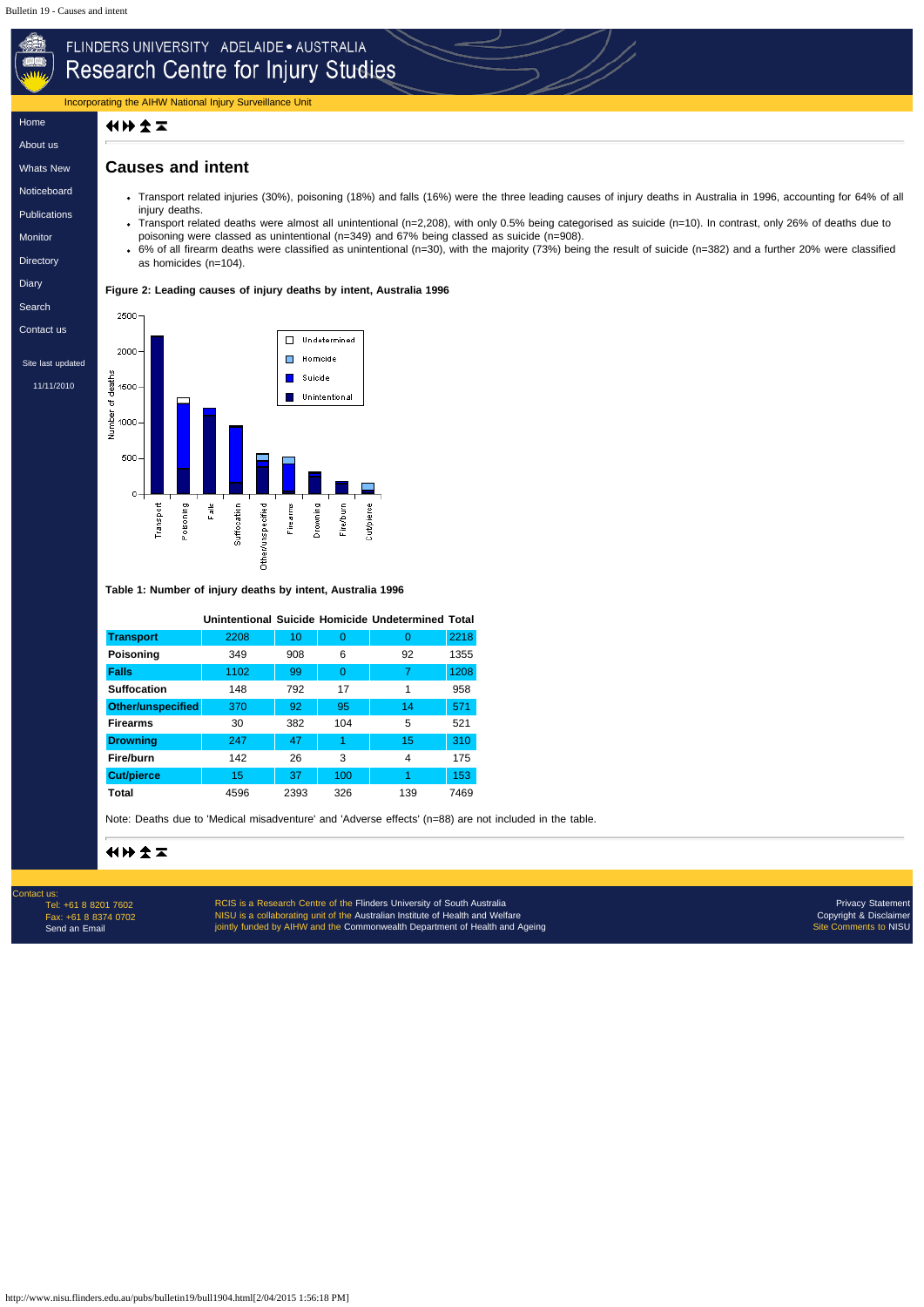# FLINDERS UNIVERSITY ADELAIDE . AUSTRALIA Research Centre for Injury Studies

Incorporating the AIHW National Injury Surveillance Unit

### 化比全工

[Home](http://www.nisu.flinders.edu.au/index.php)

[About](http://www.nisu.flinders.edu.au/about.php) us

[Whats](http://www.nisu.flinders.edu.au/wotsnew.php) New

**[Noticeboard](http://www.nisu.flinders.edu.au/nb.php)** 



### **Trends in death rates**

**Figure 3: Average annual percent change in injury deaths rates for major injury groups, Australia 1991/93-1994/96**

- Injury death rates fell by 36% (males -33%; females -43%) in the period 1979 to 1993. From 1993 to 1996 there the general downward trend levelled off, with a slight rise in the male rate.
- Overall, the age-adjusted injury death rate rose by less than 1% from 1995 to 1996.
- Male injury death rates rose 4% from 59 deaths per 100,000 in 1995 to 61injury deaths per 100,000 in 1996. Much of this rise can be attributed to increases in the number of deaths due to fire and flames (up 21%), falls (9%), poisoning from drugs and medicaments and other substances (9%), homicide (6%) and suicide (2%). Unintentional deaths and undetermined causes were also up 14% and 11% respectively. Transport related deaths (down 1%) and drowning deaths (down 2%), were the only two major categories which recorded a fall in death rates from 1995 to 1996.

#### **Figure 4(a): Trends in major injury death rates for Males, Australia 1979-96**



**Figure 4(b): Trends in major injury death rates for Females, Australia 1979-96**



- In contrast to the rise in rates for males, there was an overall reduction in the rate of all injury deaths for females, down 9% from 23 deaths per 100,000 in 1995 to 21 deaths per 100,000 in 1996. Falls in homicide (-21%), fires and flames (-20%), transport related deaths (-17%) and drowning (-15%) all contributed to the overall fall in female death rates.
- Figures 4(a) and 4(b) show the trends in the major types of injury deaths. The large fall in deaths due to road transport related deaths for males during the 1970's and 1980's has been offset by the rise in the male suicide rate.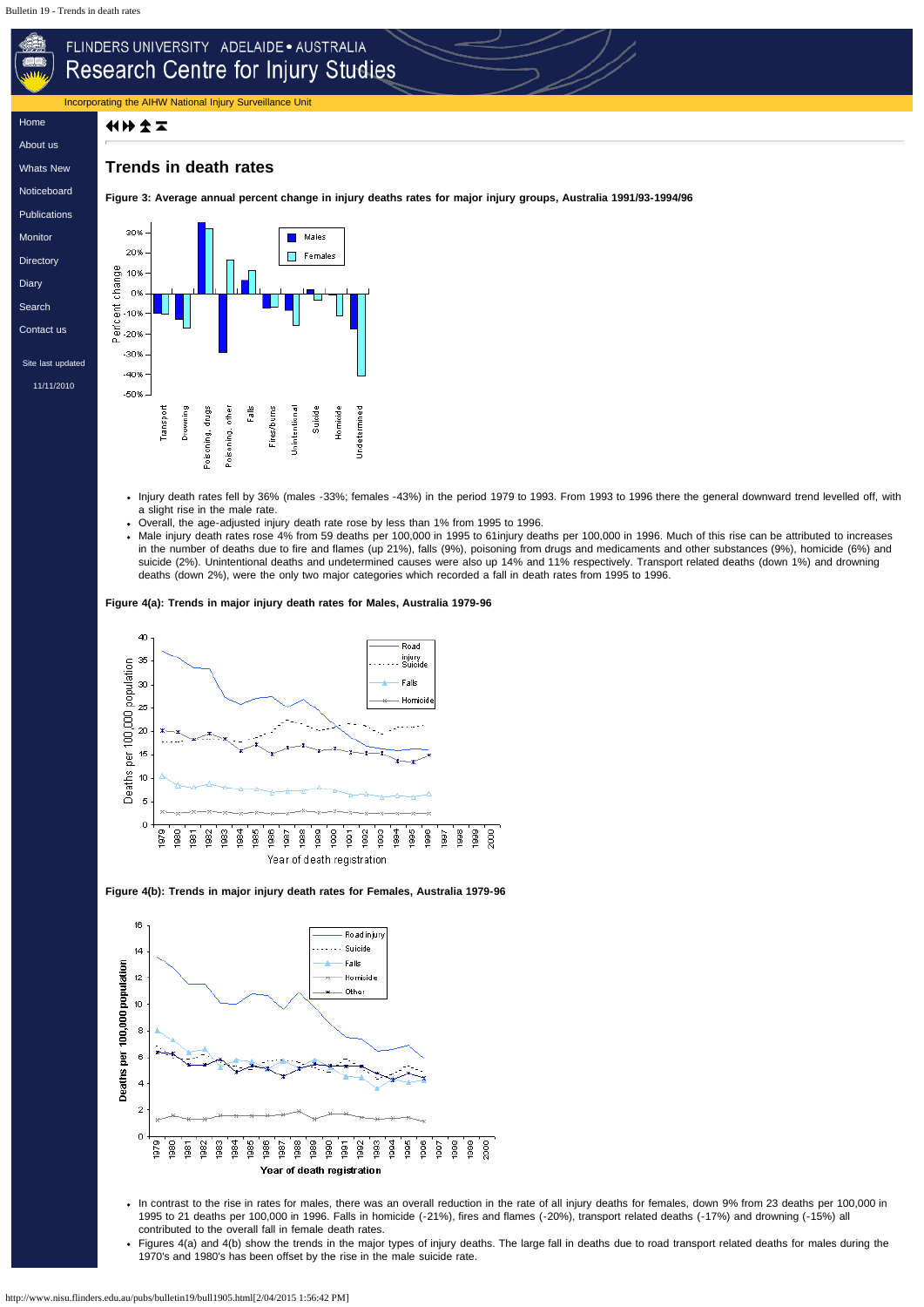http://www.nisu.flinders.edu.au/pubs/bulletin19/bull1905.html[2/04/2015 1:56:42 PM]

#### **Figure 5: Age-adjusted rates of injury deaths from all causes, by sex, Australia 1979-1996**



- The dashed line in figure 5 reflects the 20% reduction from the 1992 baseline that is the year 2000 target in the National Health Priority Areas report  $(NHPA)^{(1)}$ .
- Table 2 shows the number and rate per 100,000 population for each of the major injury types registered in 1996. Suicide (n=2,393) and transport related deaths (n=2,197) were the major contributors to the overall injury death rate in 1996 accounting for 61% of the 7,557 registered external deaths. A further 15% (n=1,102) were accounted for by falls, the majority (n=917) of which were falls by people aged 65 or more years.

**Table 2: Major types of injury deaths by age group, persons, Australia 1996 (number and rates per 100,000 population)**

RCIS is a Research Centre of the [Flinders University of South Australia](http://www.flinders.edu.au/) NISU is a collaborating unit of the [Australian Institute of Health and Welfare](http://www.aihw.gov.au/) jointly funded by AIHW and the [Commonwealth Department of Health and Ageing](http://www.health.gov.au/)

|                                                  | Age groups (years) |                 |                |         |       |       |                   |         |       |                                                   |       |
|--------------------------------------------------|--------------------|-----------------|----------------|---------|-------|-------|-------------------|---------|-------|---------------------------------------------------|-------|
|                                                  |                    | $0 - 4$         | $5-9$          |         |       |       |                   |         |       | 10-14 15-24 25-34 35-54 55-64 65-74 75 plus total |       |
| Transportation                                   | Cases 60           |                 | 41             | 66      | 602   | 401   | 507               | 161     | 154   | 205                                               | 2197  |
|                                                  | Rate               | 4.63            | 3.14           | 5.05    | 22.50 | 14.01 | 9.90              | 10.47   | 11.89 | 22.58                                             | 12.10 |
| Drowning                                         | Cases 59           |                 | 11             | 5       | 37    | 28    | 58                | 17      | 20    | 12                                                | 247   |
|                                                  | Rate               | 4.55            | 0.84           | 0.38    | 1.38  | 0.98  | 1.13              | 1.11    | 1.54  | 1.32                                              | 1.36  |
| Poisoning, pharmaceuticals                       | Cases 2            |                 | 1              | 1       | 47    | 102   | 118               | 7       | 8     | 11                                                | 297   |
|                                                  | Rate               | $\ast$          | $\ast$         | $\star$ | 1.76  | 3.56  | 2.30              | 0.46    | 0.62  | 1.21                                              | 1.62  |
| Poisoning, other substances                      | Cases 0            |                 | 0              | 2       | 12    | 12    | 14                | 3       | 6     | 3                                                 | 52    |
|                                                  | Rate               | $\ast$          | $\star$        | $\star$ | 0.45  | 0.42  | 0.27              | $\star$ | 0.46  | $\star$                                           | 0.28  |
| Falls                                            | Cases 2            |                 | $\overline{2}$ | 4       | 17    | 33    | 76                | 51      | 128   | 789                                               | 1102  |
|                                                  | Rate               | ×               | $\ast$         | 0.31    | 0.64  | 1.15  | 1.48              | 3.32    | 9.88  | 86.92                                             | 5.30  |
| Fires/flame/scalds                               | Cases 19           |                 | 4              | 0       | 10    | 18    | 33                | 10      | 17    | 31                                                | 142   |
|                                                  | Rate               | 1.46            | 0.31           | $\star$ | 0.37  | 0.63  | 0.64              | 0.65    | 1.31  | 3.42                                              | 0.75  |
| Other unintentional                              | Cases 39           |                 | 9              | 16      | 74    | 76    | 154               | 64      | 64    | 78                                                | 574   |
|                                                  | Rate               | 3.01            | 0.69           | 1.22    | 2.77  | 2.65  | 3.01              | 4.16    | 4.94  | 8.59                                              | 3.09  |
| Intentional self harm                            | Cases 0            |                 | 0              | 14      | 407   | 561   | 877               | 221     | 174   | 139                                               | 2393  |
|                                                  | Rate               | $\star$         | $\star$        | 1.07    | 15.21 | 19.60 | 17.13             | 14.37   | 13.43 | 15.31                                             | 12.98 |
| Intentional, inflicted by another                | Cases 16           |                 | 6              | 3       | 54    | 92    | 100               | 24      | 22    | 9                                                 | 326   |
|                                                  | Rate               | 1.23            | 0.46           | $\ast$  | 2.02  | 3.21  | 1.95              | 1.56    | 1.70  | 0.99                                              | 1.80  |
| Undetermined intent                              | Cases 3            |                 | 0              | 1       | 28    | 50    | 42                | 5       | 8     | $\overline{2}$                                    | 139   |
|                                                  | Rate               | $\star$         | $\star$        | $\star$ | 1.05  | 1.75  | 0.82              | 0.33    | 0.62  | ×                                                 | 0.77  |
| Medical misadventure, complications, etc Cases 1 |                    |                 | 0              | 0       | 5     | 5     | 15                | 10      | 27    | 25                                                | 88    |
|                                                  | Rate               |                 | $\ast$         | $\star$ | 0.19  | 0.17  | 0.29              | 0.65    | 2.08  | 2.75                                              | 0.46  |
| All causes                                       | Cases 201          |                 | 74             | 112     | 1293  | 1378  | 1994              | 573     | 628   | 1304                                              | 7557  |
|                                                  | Rate               | 15.50 5.67 8.56 |                |         | 48.32 |       | 48.14 38.95 37.26 |         | 48.48 | 143.65                                            | 40.52 |

Note: Shaded cells represent age-specific and age-adjusted rates per 100,000 population

Rates based on counts of 3 or less have large standard errors and are replaced with '\*'

#### **References**

1. Australian Institute of Health and Welfare and Commonwealth Department of Health and Family Services 1997. *First report on National Health Priority Areas*, 1996.

## 化比文工

#### Contact us:

Tel: +61 8 8201 7602 Fax: +61 8 8374 0702 [Send an Email](mailto:nisu@flinders.edu.au)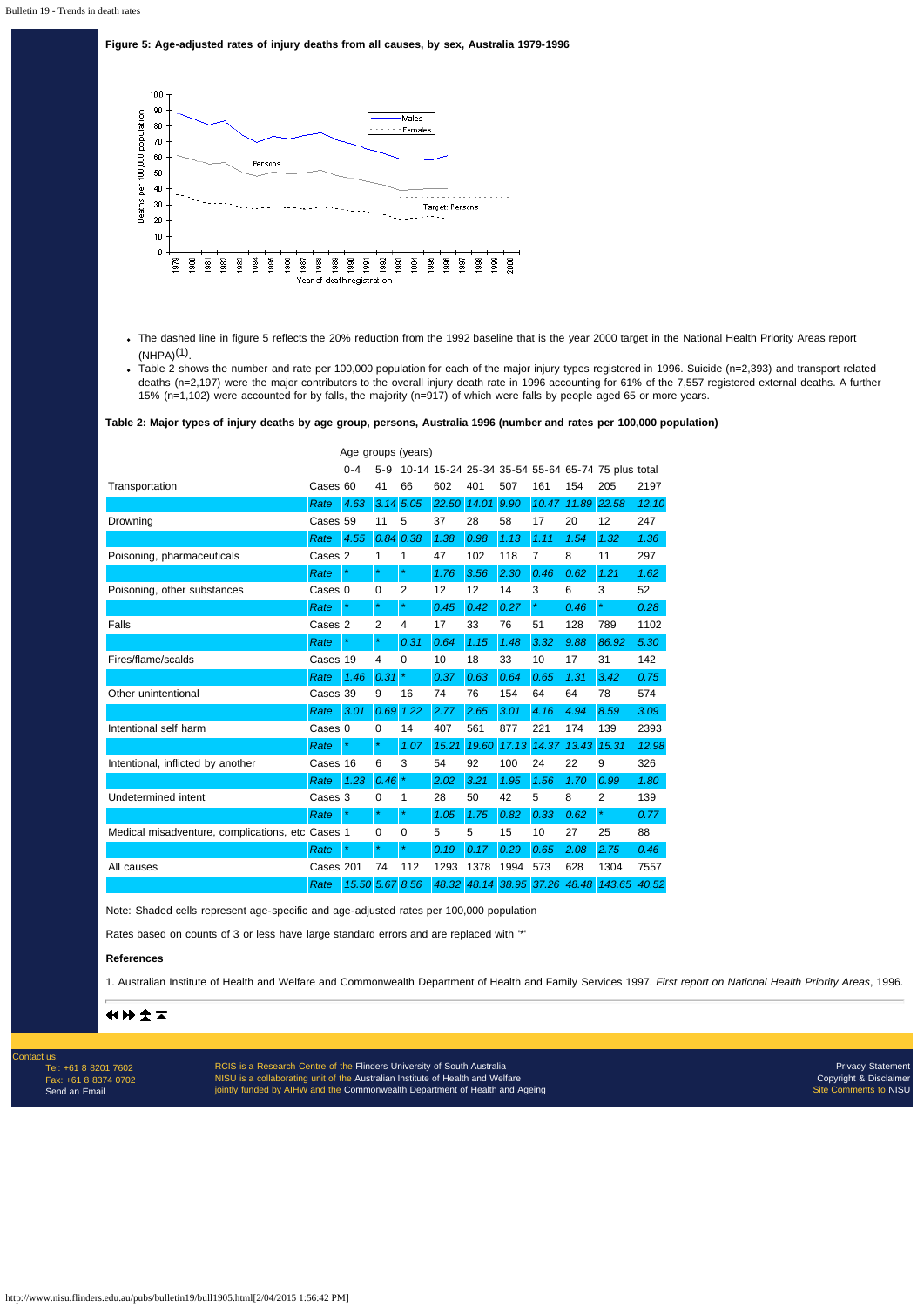http://www.nisu.flinders.edu.au/pubs/bulletin19/bull1906.html[2/04/2015 1:57:10 PM]

Incorporating the AIHW National Injury Surveillance Unit

### 化比文工

[Home](http://www.nisu.flinders.edu.au/index.php)

[About](http://www.nisu.flinders.edu.au/about.php) us

[Whats](http://www.nisu.flinders.edu.au/wotsnew.php) New

[Noticeboard](http://www.nisu.flinders.edu.au/nb.php)

**[Publications](http://www.nisu.flinders.edu.au/publications.php)** 

[Monitor](http://www.nisu.flinders.edu.au/monitor/index.php)

**[Directory](http://www.nisu.flinders.edu.au/injdirect/index.php)** 

**[Diary](http://www.nisu.flinders.edu.au/diary.php)** 

[Search](http://www.nisu.flinders.edu.au/search.php)

[Contact](http://www.nisu.flinders.edu.au/contact.php) us

Site last updated

[11/11/2010](http://www.nisu.flinders.edu.au/pubs/reports/2010/injcat134.php)

# FLINDERS UNIVERSITY ADELAIDE · AUSTRALIA Research Centre for Injury Studies

# **State and territory differences**

- Table 3 shows state and territory differences for all injury deaths.
- The Northern Territory age-adjusted injury related death rate of 106 deaths per 100,000 was over two and half times the 1996 national average and 12% higher than the rate recorded in 1995. Rises in the number of suicides and transport related accidents were the main contributors to this increase.
- Queensland and Tasmania also recorded rates higher than the national average.
- Victoria, which has regularly recorded lower than average rates since the mid 1980's, continued this trend in 1996 and was the only state to record rates significantly lower than the national average.

Contact us Tel: +61 8 8201 7602 Fax: +61 8 8374 0702 [Send an Email](mailto:nisu@flinders.edu.au)

RCIS is a Research Centre of the [Flinders University of South Australia](http://www.flinders.edu.au/) NISU is a collaborating unit of the [Australian Institute of Health and Welfare](http://www.aihw.gov.au/) jointly funded by AIHW and the [Commonwealth Department of Health and Ageing](http://www.health.gov.au/)

#### **Table 3: Injury deaths from all causes, by sex and state and territory, Australia 1996.**

|             |      | <b>Males</b>                                                   |      | Females | <b>Persons</b> |                     |  |  |
|-------------|------|----------------------------------------------------------------|------|---------|----------------|---------------------|--|--|
|             |      | Number Age-adj. rate Number Age-adj. rate Number Age-adj. rate |      |         |                |                     |  |  |
| <b>NSW</b>  | 1736 | 57.69                                                          | 654  | 18.87   | 2390           | 37.77               |  |  |
| <b>VIC</b>  | 1136 | 51.25                                                          | 476  | 17.92   | 1612           | 34.27 <sup>a</sup>  |  |  |
| <b>QLD</b>  | 1191 | 73.36                                                          | 451  | 24.97   | 1642           | 49.08 <sup>a</sup>  |  |  |
| SΑ          | 454  | 62.06                                                          | 175  | 19.39   | 629            | 39.99               |  |  |
| <b>WA</b>   | 556  | 57.69                                                          | 222  | 23.12   | 778            | 43.82               |  |  |
| <b>TAS</b>  | 161  | 71.52                                                          | 79   | 29.85   | 240            | 49.68 <sup>a</sup>  |  |  |
| <b>NT</b>   | 133  | 151.93                                                         | 38   | 55.79   | 171            | 106.33 <sup>a</sup> |  |  |
| <b>ACT</b>  | 67   | 49.48                                                          | 28   | 19.16   | 95             | 33.09               |  |  |
| <b>AUST</b> | 5434 | 61.17                                                          | 2123 | 20.55   | 7557           | 40.52               |  |  |

Deaths per 100,00 age & sex specific population

a These rates differ significantly from the Australian rate (95% confidence intervals assuming Poisson distribution).

#### **Figure 6: Age-adjusted rates\* of injury deaths from all causes, by state and territory of registration, Australia 1996**



### 化比尔工